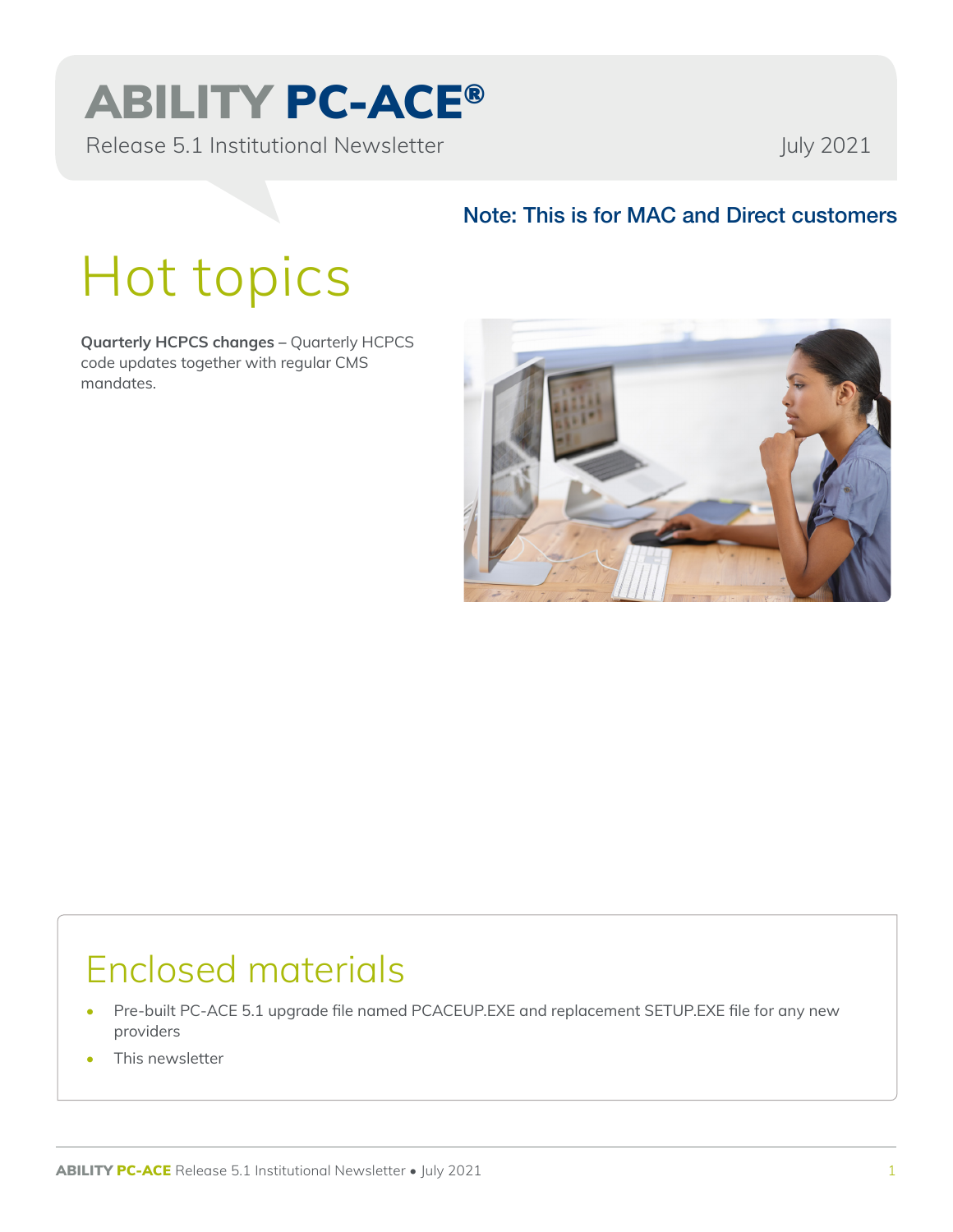### CMS mandated changes

#### **12206 - Medicare Fee-for-Service (FFS) Coverage of Costs for Kidney Acquisitions in**

#### **Maryland Waiver (MW) Hospitals for Medicare Advantage (MA) Beneficiaries**

- Added the following value code (effective from 10/01/2021):
- **91 CHARGES FOR KIDNEY ACQUISITION**

#### **12269 – Addition of the QW Modifier to Healthcare Common Procedure Coding**

#### **System (HCPCS) Code 87636**

• Added the QW modifier 87636 code into PC-ACE.

#### **12289 - Quarterly Update to the Medicare Physician Fee Schedule Database**

#### **(MPFSDB) - July 2021 Update**

• Added the following HCPCS code (effective from 07/01/2021):

**G0327** - COLON CA SCRN;BLD-BSD BIOMRK **90626** - TIC-BRN ENCEPH VAC 0.25ML IM **90627** - TIC-BRN ENCEPH VAC 0.5ML IM **90671** - PCV15 VACCINE IM **90677** - PCV20 VACCINE IM **90758** - ZAIRE EBOLAVIRUS VAC LIVE IM **Q5123** - INJ. RIABNI, 10 MG **0640T** - NCNTC NR IFR SPCTRSC WND **0641T** - NCNTC NR IFR SPCTRSC WND IMG **0642T** - NCNTC NR IFR SPCTRSC WND I&R **0643T** - TCAT LVENTR RSTRJ DEV IMPLT **0644T** - TCAT RMVL/DBLK ICAR MAS PERQ **0645T** - TCAT IMPLTJ C SINS RDCTJ DEV **0646T** - TTVI/RPLCMT W/PRSTC VLV PERQ **0647T** - INSJ GTUBE PERQ MAG GASTRPXY **0648T** - QUAN MR ALYS TISS W/O MRI **0649T** - QUAN MR ALYS TISS W/MRI **0650T** - PRGRMG DEV EVAL SCRMS REMOTE **0651T** - MAG CTRLD CAPSULE ENDOSCOPY **0652T** - EGD FLX TRANSNASAL DX BR/WA

**0653T** - EGD FLX TRANSNASAL DX BR/WA **0654T** - EGD FLX TRANSNASAL TUBE/CATH **0655T** - TPRNL FOCAL ABLTJ MAL PRST8 **0656T** - VRT BDY TETHERING ANT <7 SEG **0657T** - VRT BDY TETHERING ANT 8+SEG **0658T** - ELEC IMPD SPECTRSC 1+SKN LES **0659T** - TCAT INTRA-C NFS SUPERSAT 02 **0660T** - IMPLT ANT SGM IO NBIO RX SYS **0661T** - RMVL&RIMPLTJ ANT SGM IMPLT **0662T** - SCALP COOL 1ST MEAS&CALBRJ **0663T** - SCALP COOL PLMT MNTR RMVL **0664T** - DON HYSTERECTOMY OPEN CDVR **0665T** - DON HYSTERECTOMY OPEN LIV **0666T** - DON HYSTERECTOMY LAPS LIV **0667T** - DON HYSTERECTOMY RCP UTER **0668T** - BKBENCH PREP DON UTER ALGRFT **0669T** - BKBENCH RCNSTJ DON UTER VEN **0670T** - BKBENCH RCNSTJ DON UTER ARTL